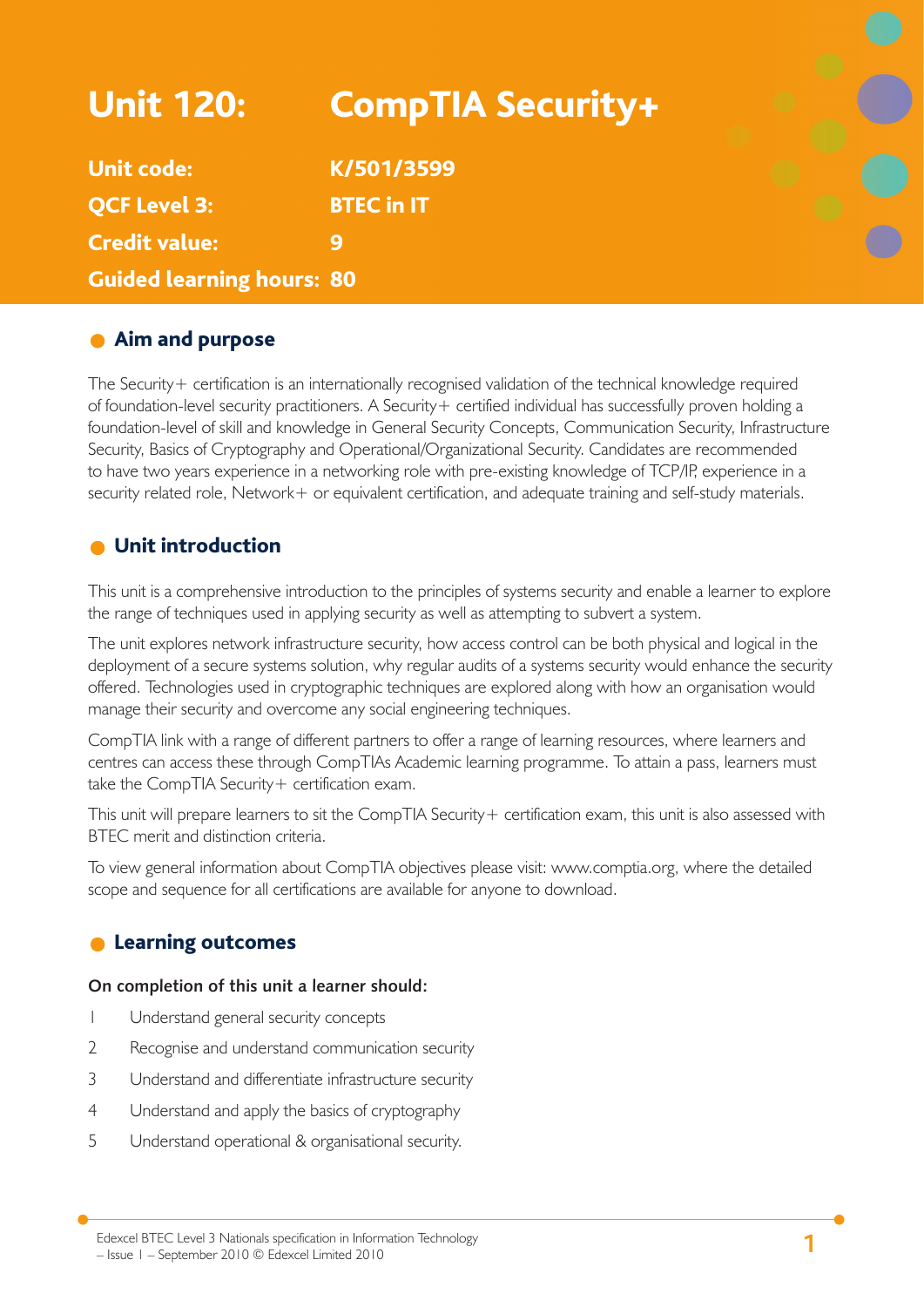## Unit content in relation to the Merit and Distinction Criteria

*Security Solution*: eg using cryptography, firewall based, user access control, passwords, usernames and levels, proxy control, VPN, network based, workstation based, server based, domain based, access control list

*Implementation*: on at least two devices on an interconnected network

*Testing*: eg penetration testing, black hat, white hat, using known vulnerability, range test, stress test, brute force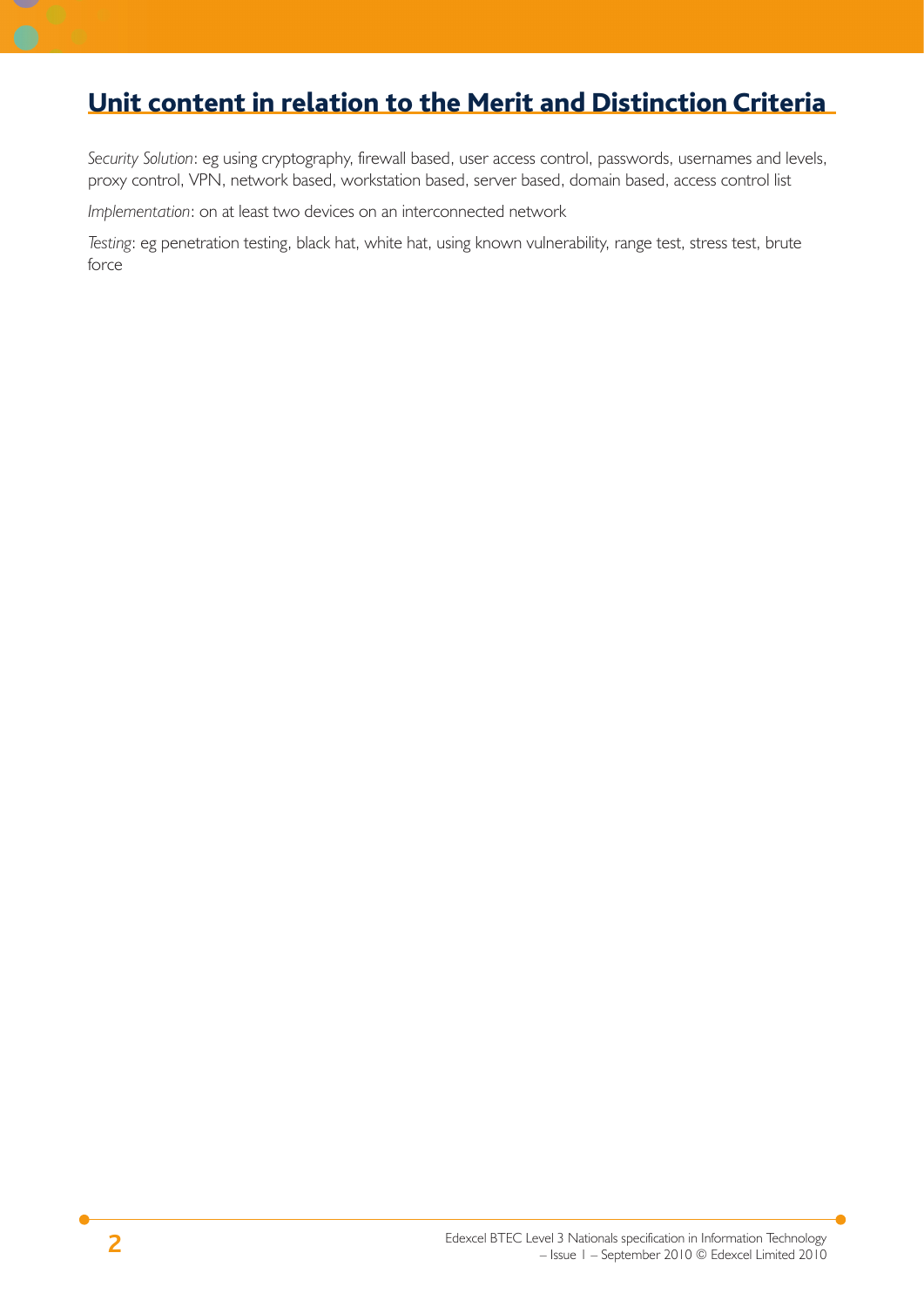# Assessment and grading criteria

In order to pass this unit, the evidence that the learner presents for assessment needs to demonstrate that they can meet all the learning outcomes for the unit. The assessment criteria for a pass grade describe the level of achievement required to pass this unit.

| <b>Assessment and grading criteria</b>                                                                                                                                           |                                                                                                                          |                                                                                                                                             |  |
|----------------------------------------------------------------------------------------------------------------------------------------------------------------------------------|--------------------------------------------------------------------------------------------------------------------------|---------------------------------------------------------------------------------------------------------------------------------------------|--|
| To achieve a pass grade the<br>evidence must show that the<br>learner is able to:                                                                                                | To achieve a merit grade the<br>evidence must show that, in<br>addition to the pass criteria,<br>the learner is able to: | To achieve a distinction grade<br>the evidence must show that,<br>in addition to the pass and<br>merit criteria, the learner is<br>able to: |  |
| Pass CompTIA Security+<br>Certification Exam<br>The centre will evidence this with<br>a copy of the learners results,<br>the learner MUST PASS at the<br>minimum set by CompTIA. | plan a security solution<br>M1<br>[IE, CT]                                                                               | justify the security solution<br>D1<br>[IE, CT, SM]                                                                                         |  |
|                                                                                                                                                                                  | M <sub>2</sub><br>implement the security<br>solution<br>[IE, SM]                                                         | D <sub>2</sub><br>critically test the security<br>solution.<br>[SM, IF]                                                                     |  |
|                                                                                                                                                                                  | M <sub>3</sub><br>manage and maintain the<br>security solution.<br><b>TW, EP, SMT</b>                                    |                                                                                                                                             |  |

**PLTS**: This summary references where applicable in the pass criteria, in the square brackets, the elements of the personal, learning and thinking skills. It identifies opportunities for learners to demonstrate effective application of the referenced elements of the skills.

| l Kev | $IE$ – independent enquirers | $RL$ – reflective learners | $\log 5M - \text{self-managers}$          |
|-------|------------------------------|----------------------------|-------------------------------------------|
|       | $CT -$ creative thinkers     | TW – team workers          | $\mathsf{E}$ EP – effective participators |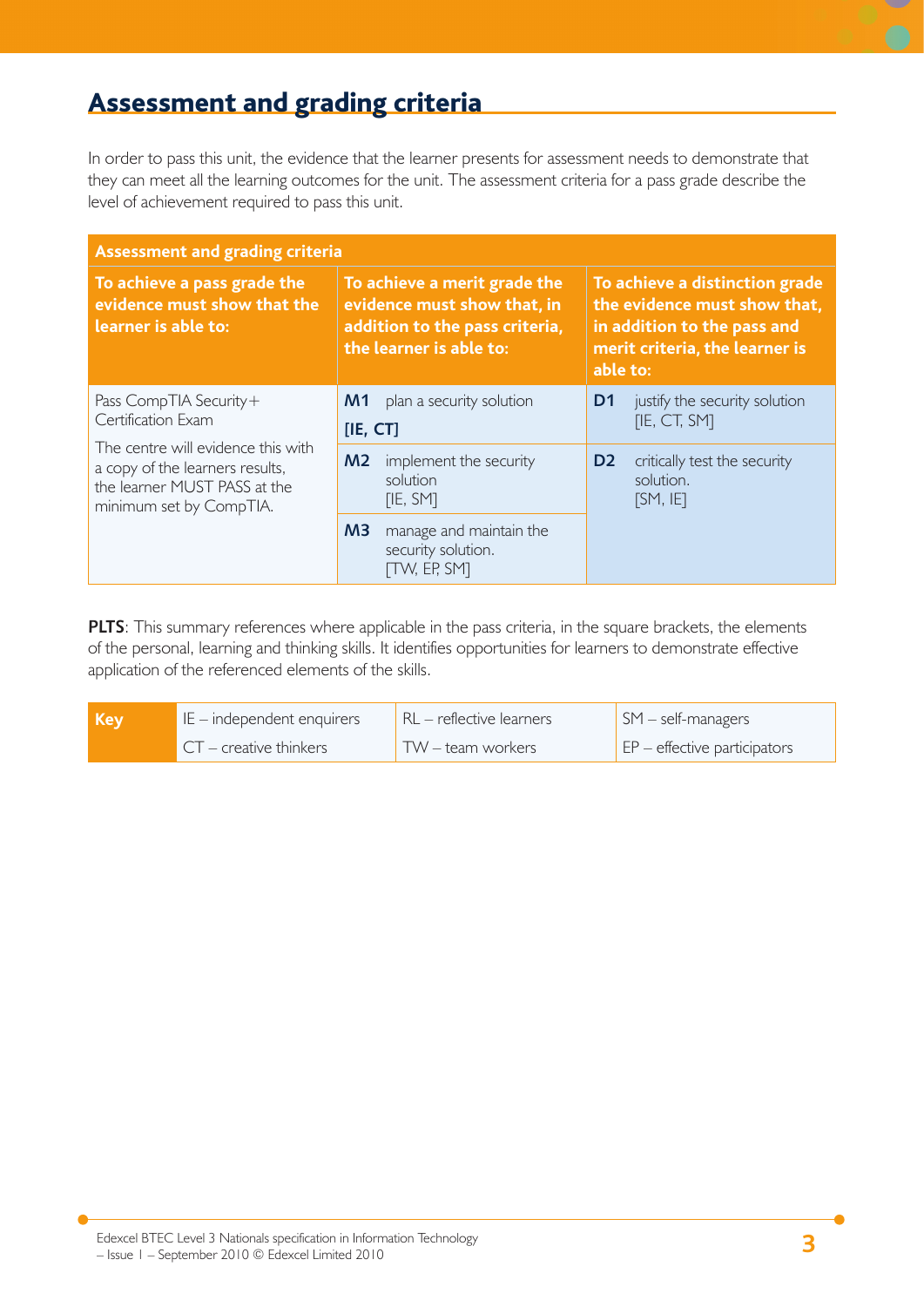# Essential guidance for tutors

## **Delivery**

The CompTIA Security + course and associated certifications are delivered as part of an academic programme available to centres in UK and Eire. Centres may only access this certification's associated discounts from within this programme are advised to seek guidance on what current courses comprise the study/delivery required for learners to access the certification.

More information on the programme, membership and delivery requirements can be found at www.comptia.org.

If learners are taking CompTIA study as part of their BTEC programme, it is recommended that both programmes of study are integrated. Practical and theory tasks for the CompTIA programme can be integrated into the study required for the merit and distinction criteria within this unit.

The outcomes of this unit are synergic with the other CompTIA units as well as those offered by Cisco, Microsoft and VMWare, where there are considerable differences. This unit may be delivered in parallel or in sequence. Units in security, systems support and networking, that are both BTEC specific as well as from other vendors may be taught in conjunction with the CompTIA units to enhance the learners experience.

## **Outline learning plan**

CompTIA as part of the their academy programme, provide learning plans and study guidance for their courses. CompTIA recommend an estimated 75 hours of delivery to attain the pass criteria, in line with QCF credit and notional learning hours. The notional hours for managed learning is set at 40 for learners to attempt the merit and distinction

### **Assessment**

To achieve a pass grade, learners must pass the CompTIA Security + examination.

#### **Programme of suggested assignments**

The table below shows a programme of suggested assignments that cover the merit and distinction criteria in the assessment and grading grid. This is for guidance and it is recommended that centres either write their own assignments or adapt any Edexcel assignments to meet local needs and resources.

|            | Criteria covered Assignment title Scenario |                                                                                                                                                                                                                                            | <b>Assessment method</b>                                                |
|------------|--------------------------------------------|--------------------------------------------------------------------------------------------------------------------------------------------------------------------------------------------------------------------------------------------|-------------------------------------------------------------------------|
| MI, DI     | The security<br>solution                   | Learners are asked to recommend<br>and evaluate a security proposal based<br>on currently available technology, the<br>assessment could be enhanced by<br>encouraging learners to explore the<br>different types of attacks in common use. | Presentation, poster,<br>oral, report, video.                           |
| M2, M3, D2 | Secure the system                          | Learners will secure a system ensuring it<br>is operational, secure capable of disaster<br>recovery and providing a network service.                                                                                                       | Presentation, poster,<br>oral, report, video,<br>practical observation. |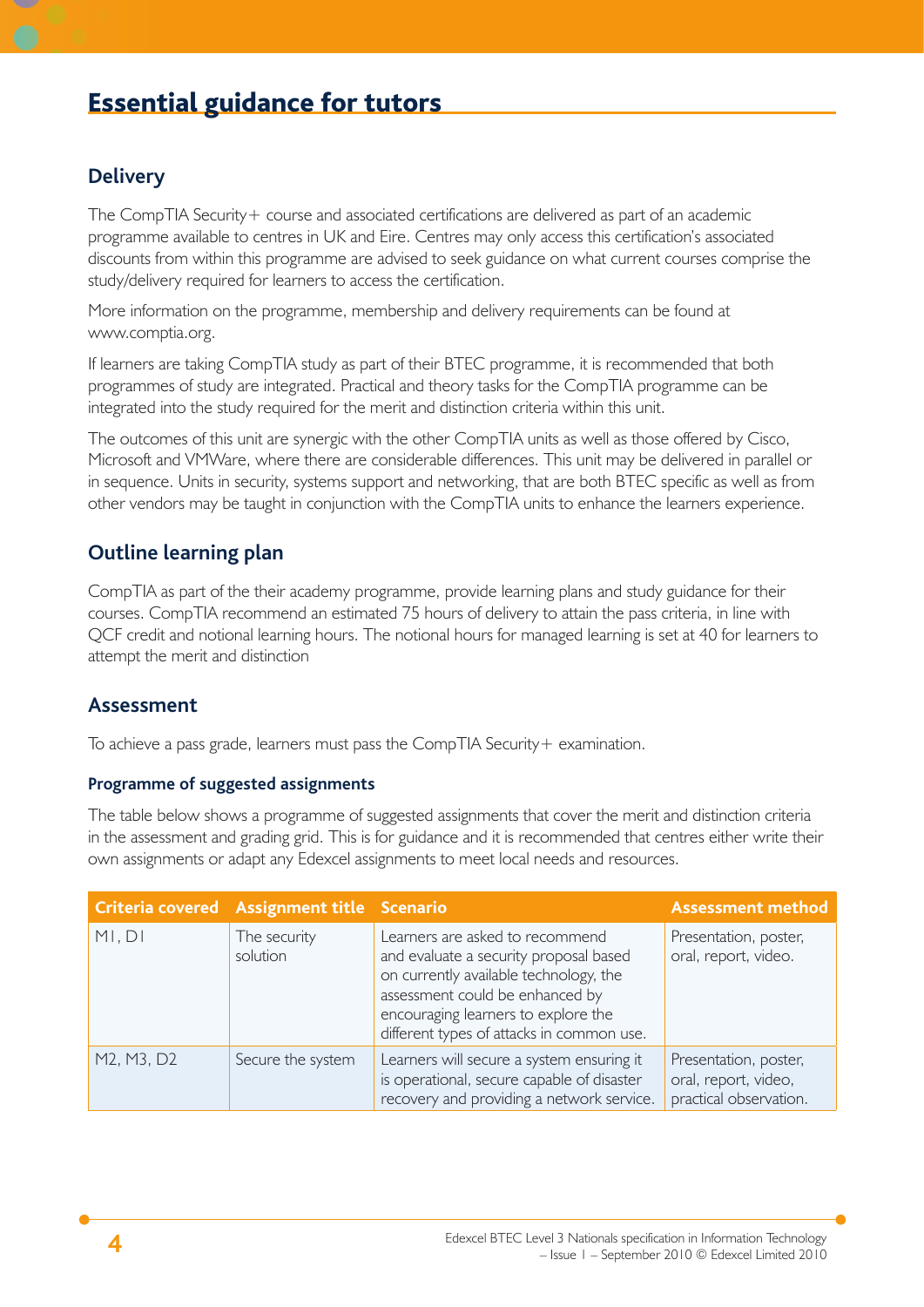## **Links to National Occupational Standards, other BTEC units, other BTEC qualifi cations and other relevant units and qualifi cations**

To be completed, links to 6.1 of the NOS and may be co-presented with all other CompTIA modules

### **Essential resources**

As members of the CompTIA academic programme, centres may choose to access a range of teaching and assessment practice resources. The technological requirement for this unit does not demand any more than the 'average' centre is already providing for a computer systems session, old computers, spare components, replacement parts will enhance the learning experience. If a centre is restricted by the cost of licensing, many Linux distributions exist, that are easy to install in both desktop and server versions and now comparable in support and management terms to other popular operating systems.

To ensure system 'integrity' this unit may be best delivered in a separate sandboxed environment, away from the main campus network.

## **Employer engagement and vocational contexts**

CompTIA certification is internationally recognized by a diverse range of employers (from SME's to large corporations) as one of the principal certifications in systems support and maintenance.

## **Indicative reading for learners**

For access to the CompTIA academic programme resources and more information on joining the programme, please visit www.comptia.org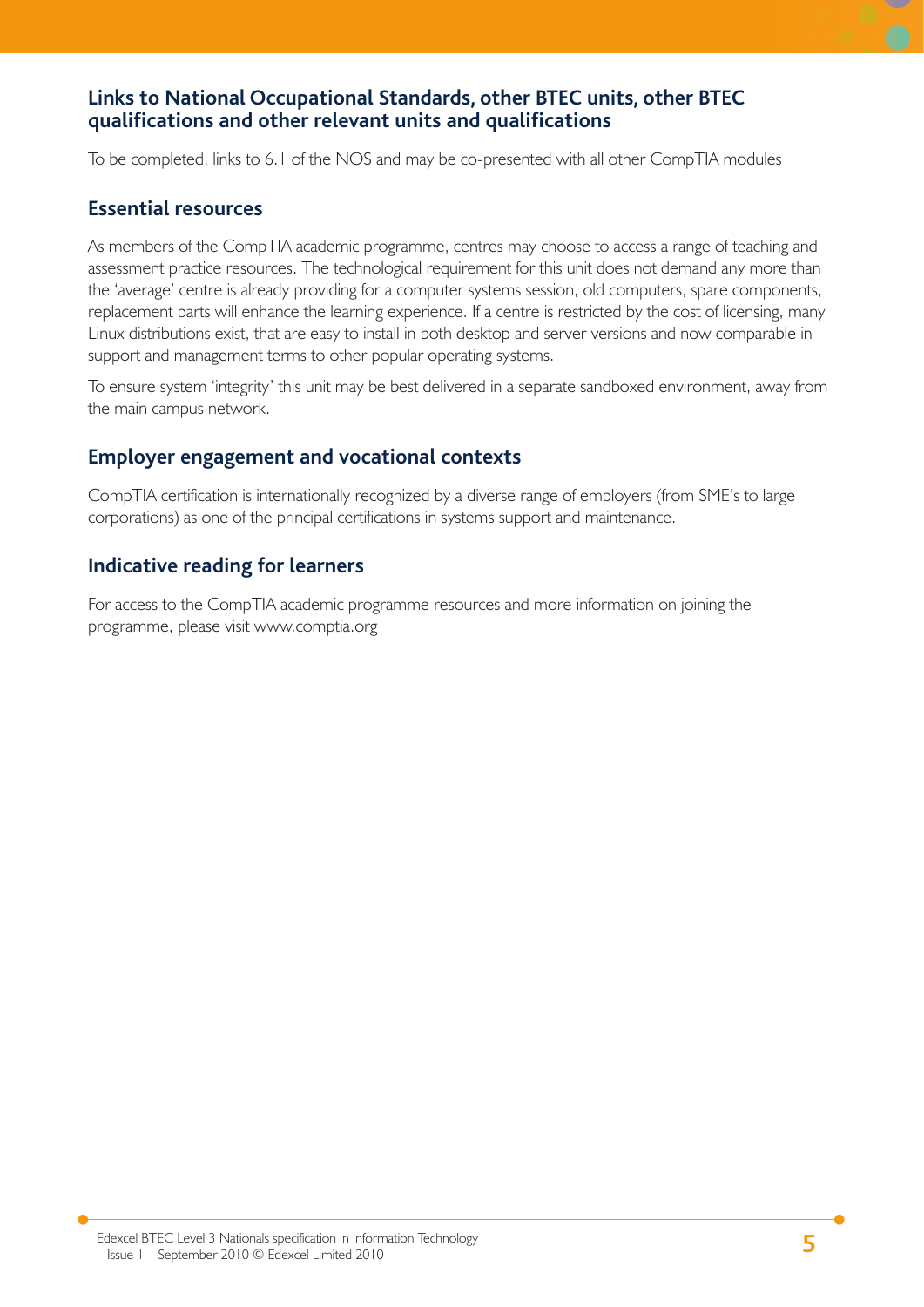## **Delivery of personal, learning and thinking skills**

The table below identifies the opportunities for personal, learning and thinking skills (PLTS) that have been included within the pass assessment criteria of this unit.

| <b>Skill</b>                   | When learners are                                                                                                     |
|--------------------------------|-----------------------------------------------------------------------------------------------------------------------|
| Independent enquirers          | The pass criteria is set by an examination, the PLTS of self management and                                           |
| <b>Creative thinkers</b>       | reflective learning is supported by the learner, taking personal study and revision in<br>advance of the Examination. |
| <b>Reflective learners</b>     |                                                                                                                       |
| Team workers                   |                                                                                                                       |
| Self-managers                  |                                                                                                                       |
| <b>Effective participators</b> |                                                                                                                       |

Although PLTS are identified within this unit as an inherent part of the assessment criteria, there are further opportunities to develop a range of PLTS through various approaches to teaching and learning.

| <b>Skill</b>             | When learners are $$                                                     |  |
|--------------------------|--------------------------------------------------------------------------|--|
| Independent enquirers    | investigating current security issues and presenting a proposed solution |  |
| <b>Creative thinkers</b> | investigating current security issues and presenting a proposed solution |  |
| Reflective learners      | investigating current security issues and presenting a proposed solution |  |
| Self-managers            | implementing and testing the security solution proposed.                 |  |